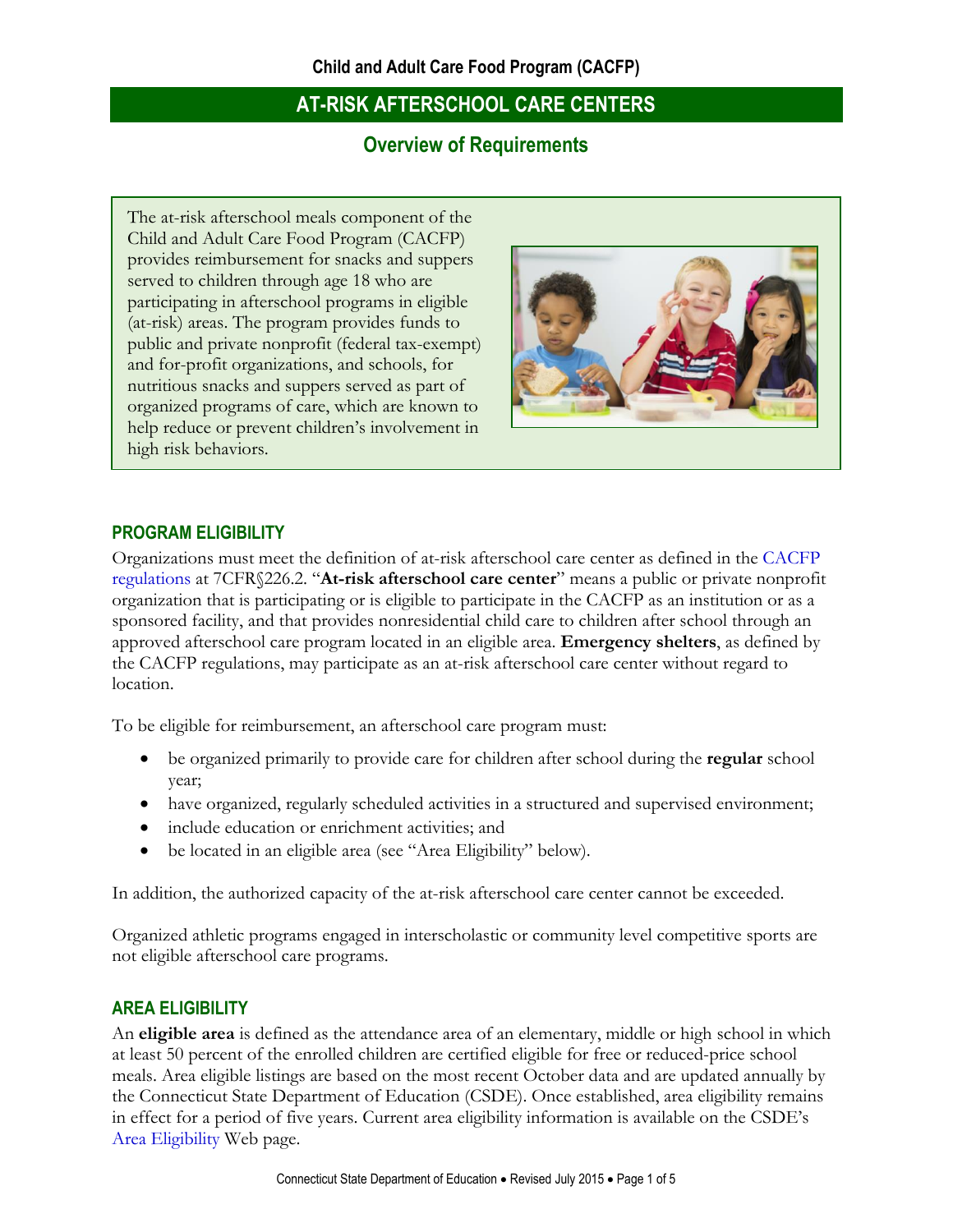#### **Overview of Requirements, continued**

## **ELIGIBILITY REQUIREMENTS FOR CHILDREN**

At-risk snacks and at-risk suppers are reimbursable only if served to children who are participating in an approved afterschool care program, and who:

- are age 18 or under at the start of the school year; or
- meet the definition of **persons with disabilities** in 7CFR§226.2.

Institutions are not required to maintain income eligibility applications for individual children who receive only at-risk snack or at-risk supper.

## **COST OF AT-RISK SNACKS AND SUPPERS**

All at-risk snacks and at-risk suppers served must be provided at no charge to participating children.

### **LICENSING**

In accordance with 7CFR§226.6(d)(1), if federal, state (e.g., Department of Public Health) or local licensing or approval is not otherwise required, at-risk afterschool care centers must meet state or local health and safety standards.



## **FOR-PROFIT CENTERS**

In any calendar month, a for-profit center must be eligible to participate in the CACFP as described in the definition of **for-profit center** in 7CFR§226.2. However, children who only receive at-risk snacks and/or at-risk suppers must not be considered in determining this eligibility.

#### **REIMBURSEMENT**

Reimbursement for at-risk snacks and at-risk suppers is provided at the **free** reimbursement rate currently in effect for CACFP centers. Information on the current reimbursement rate is available on the CSDE's [CACFP Reimbursement Rates](http://www.sde.ct.gov/sde/cwp/view.asp?a=2626&q=335738) Web page.

### **LIMIT ON DAILY REIMBURSEMENTS**

Only one at-risk snack and one at-risk supper per child per day may be claimed for reimbursement. An at-risk afterschool care center that provides care to a child under another component of the CACFP during the same day may not claim reimbursement for more than two meals and one snack or one meal and two snacks, per child per day, including the at-risk snack and at-risk supper.

At-risk snacks and at-risk suppers cannot be claimed during summer vacation, unless the at-risk afterschool care center is located in the attendance area of a school operating on a year-round calendar.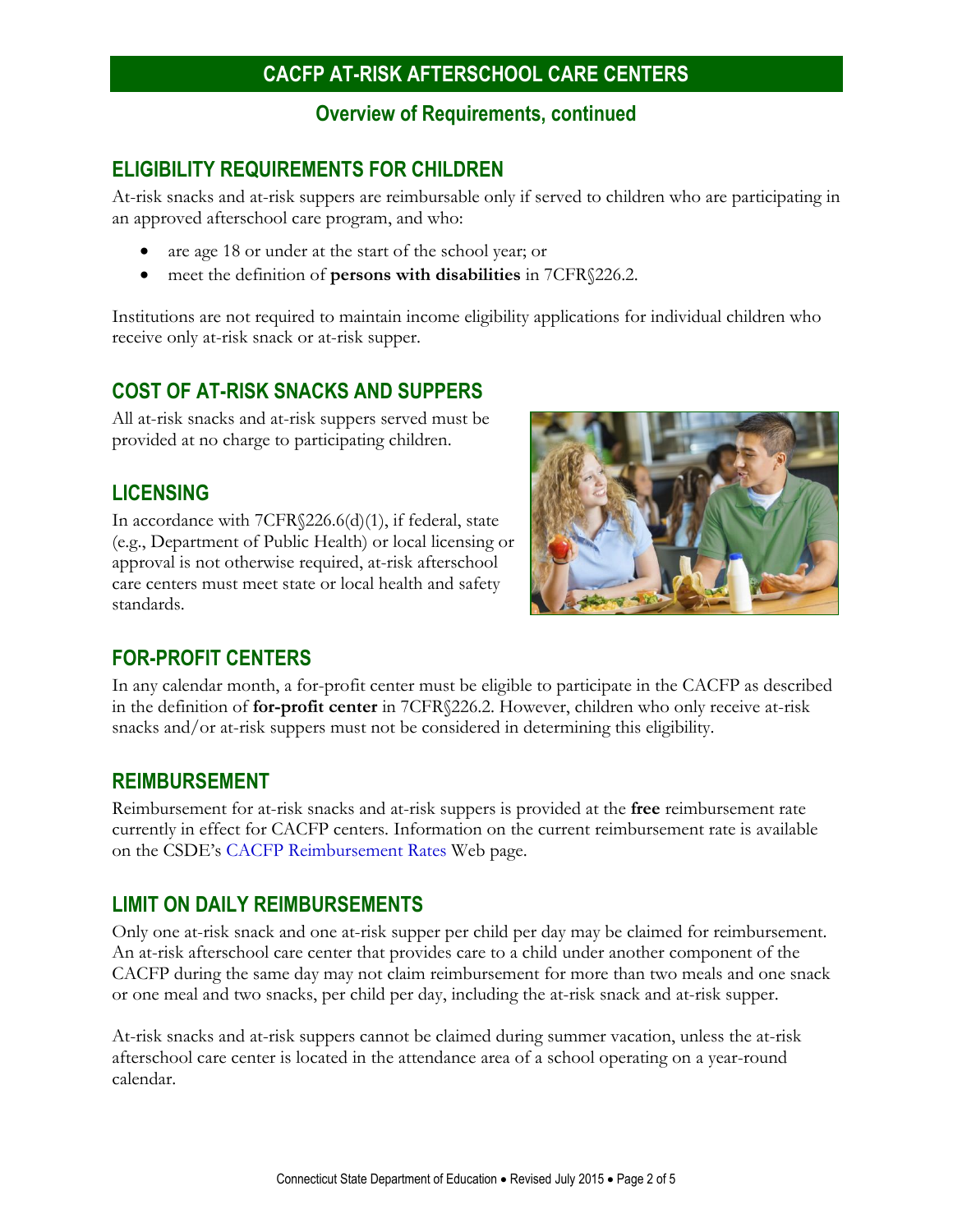#### **Overview of Requirements, continued**

#### **MEAL SERVICE**

All participating at-risk afterschool care centers must serve snacks and suppers that meet the CACFP meal pattern requirements. Each child must receive all of the required meal pattern components for a complete reimbursable snack or supper. For more information on the CACFP meal pattern requirements, see the [CACFP meal pattern](http://www.sde.ct.gov/sde/lib/sde/pdf/deps/nutrition/cacfp/mp/cacfp_mpchild.pdf) and the CSDE's *[Nutrition Policies and](http://www.sde.ct.gov/sde/cwp/view.asp?a=2626&q=322326)  [Guidance for the CACFP](http://www.sde.ct.gov/sde/cwp/view.asp?a=2626&q=322326)*.

The minimum meal pattern requirements for children ages 6-12 and 13-18 are the same; however, the CSDE recommends that larger portions be offered to older children based on their greater food energy requirements.

All at-risk snacks and at-risk suppers must be eaten by the children while they are in attendance at the center. Food cannot be sent home with students and claimed for reimbursement.



The supper meal can be served at any point during the afterschool program. Even though it is called "supper" when it is served after school, program staff can determine the best time to serve the meal. Supper can be served right when children walk through the door. At-risk snacks and at-risk suppers must be served **after** the end of the school day.

At least two hours must elapse between the snack and a supper meal, if the snack is served first. Two and a half hours must elapse between meal services when the supper meal is served before the snack.

### **CACFP MONITORING REQUIREMENT**

Sponsoring organizations with more than one site are required to establish a monitoring process to effectively manage their programs, in accordance with 7CFR§226.16(d)(4). Monitoring requirements include the criteria below.

- The sponsor must review each prospective new site prior to starting the program.
- Each site must be monitored a minimum of three times a year. At least two of the monitoring visits must be unannounced and at least one of the unannounced visits must include a meal observation.
- No more than six months may elapse between monitoring visits.
- New sites must be monitored within the first four weeks of CACFP operation.
- Monitoring reports and corrective action must be maintained on file with all other CACFP records.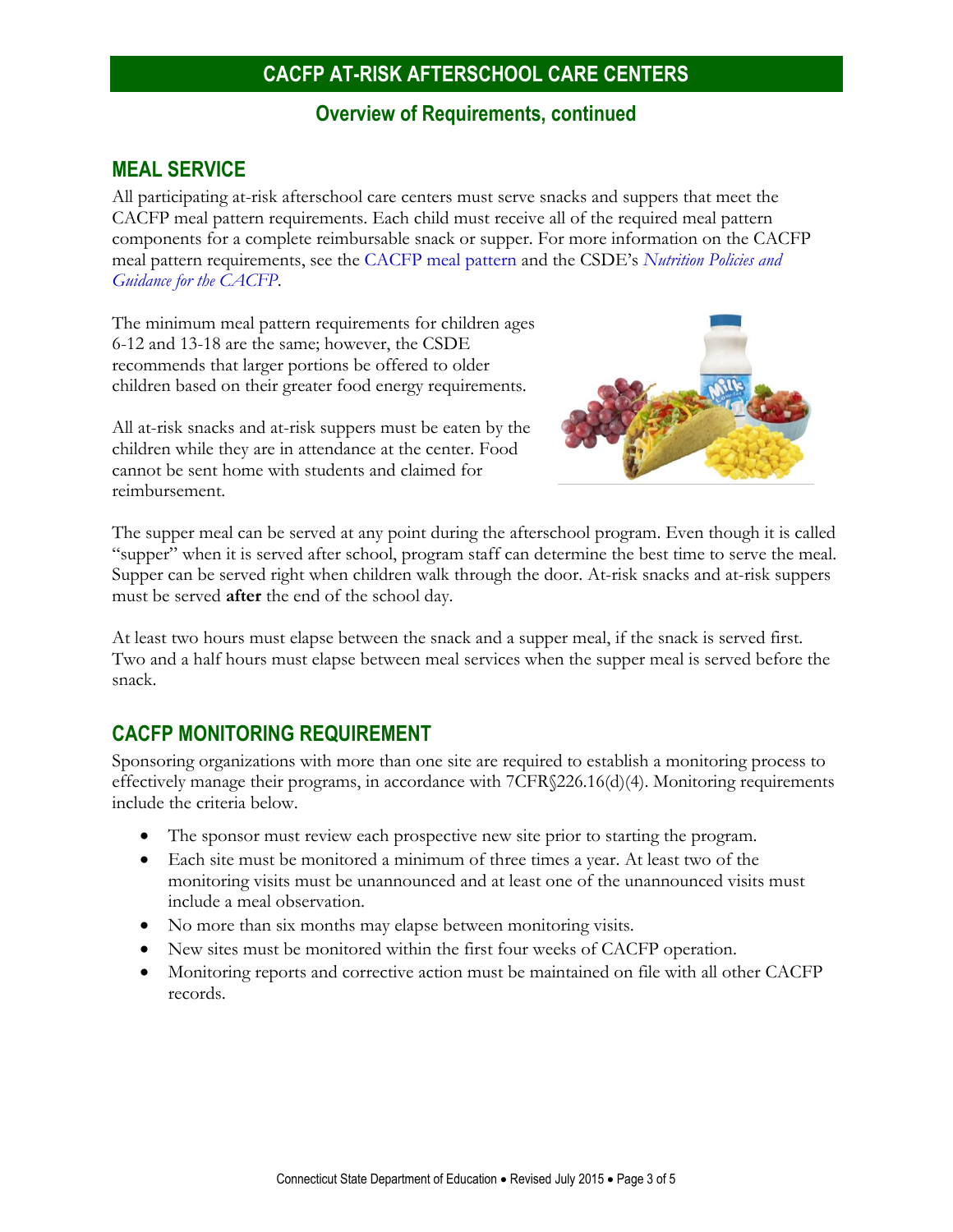#### **Overview of Requirements, continued**

#### **RECORDKEEPING REQUIREMENTS**

At-risk afterschool care centers must maintain the following records:

- daily attendance rosters or sign-in sheets of enrolled participants;
- the number of at-risk snacks and/or at-risk suppers served to participating children for each snack and/or supper service;
- menus for each at-risk snack and at-risk supper service;
- cost records; and
- completed monitoring reports, if applicable, e.g., for more than one site.

7CFR§226.10(d) states the following: "All records to support the claim shall be retained for a period of three years after the date of submission of the final claim for the fiscal year to which they pertain, except that if audit findings have not been resolved, the records shall be retained beyond the end of the three year period as long as may be required for the resolution of the issues raised by the audit. All accounts and records pertaining to the Program shall be made available, upon request, to representatives of the State agency, of the Department [of Agriculture], and of the U.S. General accounting Office for audit or review, at a reasonable time and place."

#### **TRAINING REQUIREMENTS**

Institutions must conduct annual CACFP and civil rights training for staff working with the At-Risk Afterschool Care Meals Program. A record of each training session must be maintained and include the date, location, agenda topics and a sign-in sheet of all participants who attended the training.

### **NONPROFIT FOOD SERVICE OPERATION**

Each institution must maintain a nonprofit food service operation, principally for the benefit of enrolled participants. This does not mean that the institution must operate at a loss or break-even status; however, it does mean that any excess funds must be used **exclusively** in the food service operation.